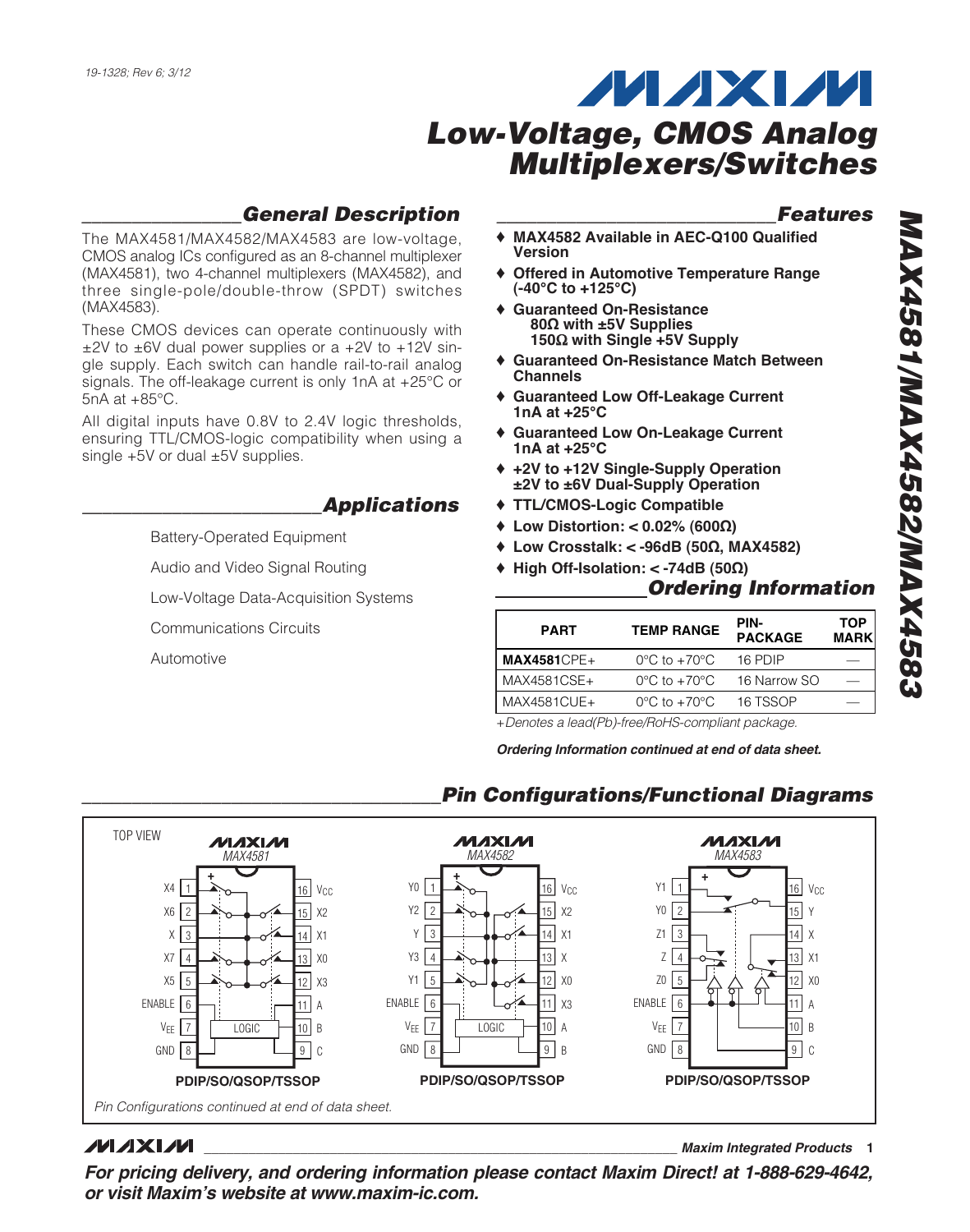### **ABSOLUTE MAXIMUM RATINGS**

Voltages Referenced to VEE

| Voltage into Any Terminal (Note 1)  ( $V_{EE}$ - 0.3V) to ( $V_{CC}$ + 0.3V) |  |
|------------------------------------------------------------------------------|--|
| Continuous Current into Any Terminal±20mA                                    |  |
| Peak Current, X, Y, Z                                                        |  |
| (pulsed at 1ms, 10% duty cycle)±40mA                                         |  |
|                                                                              |  |
| Continuous Power Dissipation ( $T_A = +70^{\circ}C$ )                        |  |
| $16$ Din DDID (dorato $10$ 53m $M/2$ C above $(702)$ 842m $M$                |  |

| 16-Pin PDIP (derate 10.53mW/°C above +70°C)842mW      |  |
|-------------------------------------------------------|--|
| 16-Pin Narrow SO (derate 8.70mW/°C above +70°C) 696mW |  |

| 16-Pin QSOP (derate 8.3mW/°C above +70°C)667mW    |  |
|---------------------------------------------------|--|
| 16-Pin TSSOP (derate 9.4mW/°C above +70°C) 755mW  |  |
| 16-Pin TQFN (derate 14.7mW/°C above +70°C) 1177mW |  |
| Operating Temperature Ranges                      |  |
|                                                   |  |
|                                                   |  |
|                                                   |  |
| Storage Temperature Range -65°C to +150°C         |  |
| Lead Temperature (soldering, 10s)+300°C           |  |
|                                                   |  |
|                                                   |  |

Note 1: Voltages exceeding V<sub>CC</sub> or V<sub>EE</sub> on any signal terminal are clamped by internal diodes. Limit forward-diode current to maximum current rating.

Stresses beyond those listed under "Absolute Maximum Ratings" may cause permanent damage to the device. These are stress ratings only, and functional operation of the device at these or any other conditions beyond those indicated in the operational sections of the specifications is not implied. Exposure to absolute maximum rating conditions for extended periods may affect device reliability.

### **ELECTRICAL CHARACTERISTICS—Dual Supplies**

(VCC = 4.5V to 5.5V, VEE = -4.5V to -5.5V, V\_H = 2.4V, V\_L = 0.8V, TA = TMIN to TMAX, unless otherwise noted. Typical values are at  $T_A = +25^{\circ}C$ .)

| <b>PARAMETER</b>                              | <b>SYMBOL</b>                            | <b>CONDITIONS</b>                                                                                                      | <b>TEMP</b> | <b>MIN</b>                 | <b>TYP</b><br>(Note 2) | <b>MAX</b> | <b>UNITS</b>          |          |
|-----------------------------------------------|------------------------------------------|------------------------------------------------------------------------------------------------------------------------|-------------|----------------------------|------------------------|------------|-----------------------|----------|
| <b>ANALOG SWITCH</b>                          |                                          |                                                                                                                        |             |                            |                        |            |                       |          |
| Analog-Signal Range                           | Vx, Vy, Vz                               |                                                                                                                        |             | C, E, A                    | VEE                    |            | <b>V<sub>CC</sub></b> | $\vee$   |
| Switch On-Resistance                          | RON                                      | $V_{\text{CC}} = 4.5V$ : $V_{\text{FF}} = -4.5V$ :<br>$1x$ , $1y$ , $1z = 1mA$ ; $Vx$ , $Vy$ , $Vz = 3.5V$             |             | $+25^{\circ}$ C<br>C, E, A |                        | 50         | 80<br>100             | $\Omega$ |
| Switch On-Resistance<br>Match Between         | $\Delta$ RON                             | $V_{CC} = 4.5V$ : $V_{FF} = -4.5V$ :                                                                                   |             | $+25^{\circ}$ C            |                        | 1          | $\overline{4}$        | $\Omega$ |
| Channels (Note 3)                             |                                          | $\vert x \vert$ . $\vert y \vert$ . $\vert z = 1$ mA: Vx, Vy, Vz = 3.5V                                                |             | C, E, A                    |                        |            | 6                     |          |
| Switch On-Resistance                          | RFLAT(ON)                                | $V_{CC} = 5V$ ; $V_{FF} = -5V$ ; $I_X$ , $I_Y$ , $I_Z = 1mA$ ;                                                         |             | $+25^{\circ}$ C            |                        | 4          | 10                    | $\Omega$ |
| Flatness (Note 4)                             |                                          | $Vx. Vy. Vz = 3V. 0V. -3V$                                                                                             |             | C, E, A                    |                        |            | 12                    |          |
| X <sub>, Y</sub> , Z <sub>,</sub> Off-Leakage | $\mathsf{I}\times$ (OFF),<br>$IY$ (OFF), | $V_{CC} = 5.5V$ ; $V_{FE} = -5.5V$ ;<br>$V_X$ , $V_Y$ , $V_Z = \pm 4.5V$ ; $V_X$ , $V_Y$ , $V_Z = \mp 4.5V$            |             | $+25^{\circ}$ C            | $-1$                   |            | $+1$                  | nA       |
| (Note 5)                                      | $Z$ (OFF)                                |                                                                                                                        |             | C, E, A                    | $-10$                  |            | $+10$                 |          |
|                                               | $X(OFF)$ ,<br>$IY(OFF)$ ,<br>IZ(OFF)     | $V_{\text{CC}} = 5.5V$ : $V_{\text{FF}} = -5.5V$ :<br>$Vx$ , $Vy$ , $Vz = \pm 4.5V$ ;<br>$Vx$ , $Vy$ , $Vz = \pm 4.5V$ | MAX4581     | $+25^{\circ}$ C            | $-2$                   |            | $+2$                  |          |
| X, Y, Z Off-Leakage                           |                                          |                                                                                                                        |             | C, E, A                    | $-100$                 |            | $+100$                | nA       |
| (Note 5)                                      |                                          |                                                                                                                        | MAX4582     | $+25^{\circ}$ C            | $-1$                   |            | $+1$                  |          |
|                                               |                                          |                                                                                                                        | MAX4583     | C, E, A                    | $-50$                  |            | $+50$                 |          |
|                                               |                                          |                                                                                                                        | MAX4581     | $+25^{\circ}$ C            | $-2$                   |            | $+2$                  |          |
| X, Y, Z On-Leakage                            | $IX(ON)$ ,                               | $V_{CC} = 5.5V$ ; $V_{FF} = -5.5V$ ;                                                                                   |             | C, E, A                    | $-100$                 |            | $+100$                | nA       |
| (Note 5)                                      | $IY(ON)$ ,<br>IZ(ON)                     | $Vx$ , $Vy$ , $Vz = \pm 4.5V$                                                                                          | MAX4582     | $+25^{\circ}$ C            | $-1$                   |            | $+1$                  |          |
|                                               |                                          |                                                                                                                        | MAX4583     | C, E, A                    | $-50$                  |            | $+50$                 |          |
| <b>DIGITAL I/O</b>                            |                                          |                                                                                                                        |             |                            |                        |            |                       |          |
| Logic Input Logic<br><b>Threshold High</b>    | VAH, VBH,<br>VCH                         |                                                                                                                        |             | C, E, A                    |                        | 1.5        | 2.4                   | V        |
| Logic Input Logic<br>Threshold Low            | VAL, VBL,<br><b>V<sub>CL</sub></b>       |                                                                                                                        |             | C, E, A                    | 0.8                    | 1.5        |                       | $\vee$   |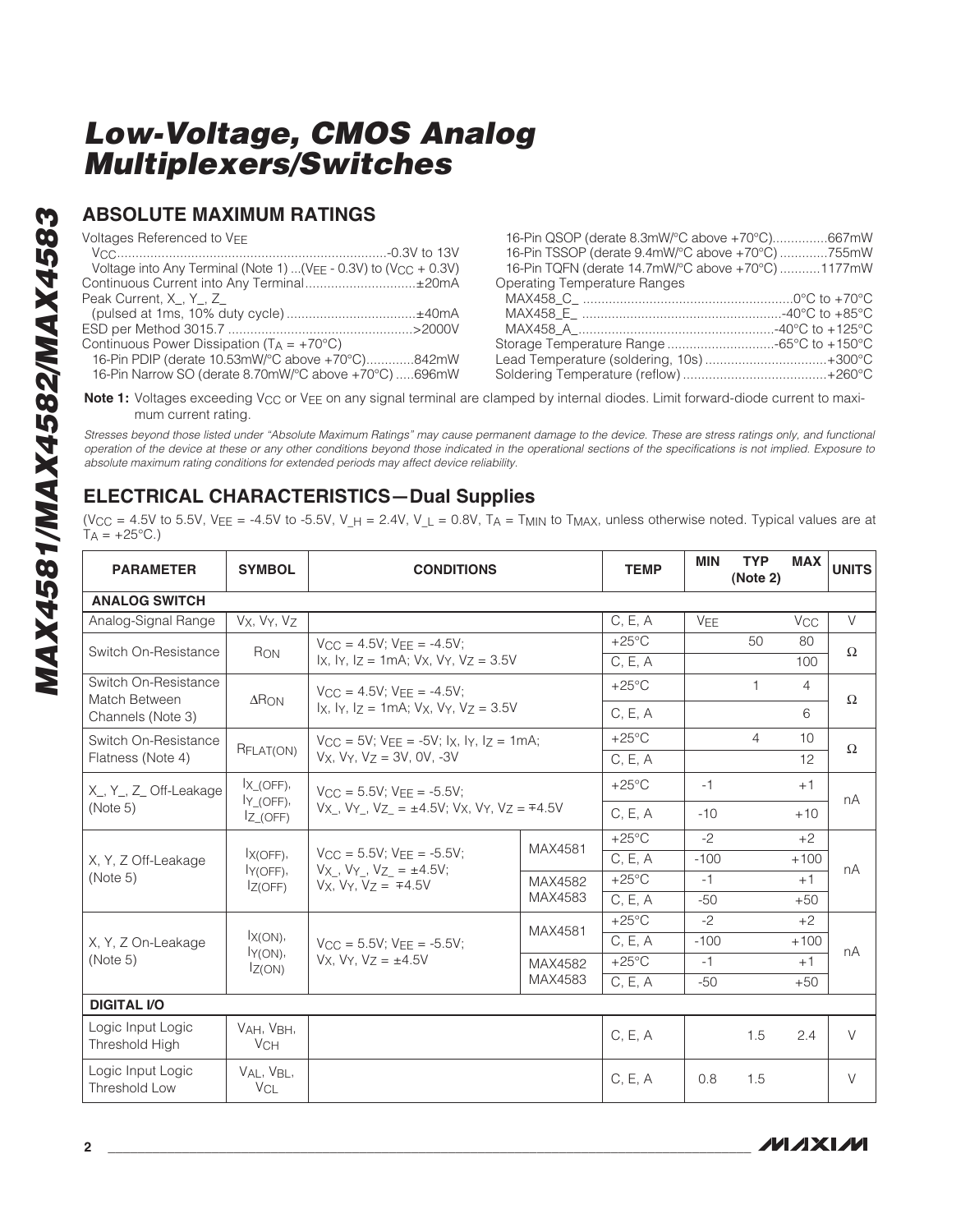## **ELECTRICAL CHARACTERISTICS—Dual Supplies (continued)**

(V $_{\rm CC}$  = 4.5V to 5.5V, V $_{\rm EE}$  = -4.5V to -5.5V, V\_H = 2.4V, V\_L = 0.8V, TA = T<sub>MIN</sub> to T<sub>MAX</sub>, unless otherwise noted. Typical values are at  $T_A = +25^{\circ}C$ .)

| <b>PARAMETER</b>                      | <b>SYMBOL</b>                                               | <b>CONDITIONS</b>                                                                              | <b>TEMP</b>          | MIN                      | <b>TYP</b><br>(Note 2) | <b>MAX</b> | <b>UNITS</b> |        |
|---------------------------------------|-------------------------------------------------------------|------------------------------------------------------------------------------------------------|----------------------|--------------------------|------------------------|------------|--------------|--------|
| Input-Current High                    | I <sub>AH</sub> , I <sub>BH</sub> ,<br>Iсн                  | $VA, VB, VC = 2.4V$                                                                            |                      | C, E, A                  | $-1$                   |            | $+1$         | μA     |
| Input-Current Low                     | $I_{AL}$ , $I_{BL}$ ,<br>$ _{CL}$                           | VA. VB. $VC = 0.8V$                                                                            |                      | C, E, A                  | $-1$                   |            | $+1$         | μA     |
| <b>SWITCH DYNAMIC CHARACTERISTICS</b> |                                                             |                                                                                                |                      |                          |                        |            |              |        |
| Inhibit Turn-On Time                  | $t_{(ON)}$                                                  | Vx, Vy, Vz = 3V; RL = 300 $\Omega$ ; CL = 35pF;                                                |                      | $T_A = +25^{\circ}$ C    |                        | 100        | 200          | ns     |
|                                       |                                                             | Figure 3                                                                                       |                      | C, E, A                  |                        |            | 200          |        |
| Inhibit Turn-Off Time                 | t(OFF)                                                      | $V_X$ , $V_Y$ , $V_Z$ = 3V; R <sub>L</sub> = 300 $\Omega$ ; C <sub>L</sub> = 35pF;             |                      | $T_A = +25$ °C           |                        | 40         | 100          | ns     |
|                                       |                                                             | Figure 3                                                                                       |                      | C, E, A                  |                        |            | 150          |        |
| <b>Address Transition Time</b>        | <b>TERANS</b>                                               | $V_{X}$ , $V_{Y}$ , $V_{Z}$ = ±3V; R <sub>L</sub> = 300 $\Omega$ ; C <sub>L</sub> = 35pF;      |                      | $T_A = +25$ °C           |                        | 90         | 200          | ns     |
|                                       |                                                             | Figure 2                                                                                       |                      | C, E, A                  |                        |            | 200          |        |
| Break-Before-Make Time                | t <sub>BBM</sub>                                            | $V_X$ , $V_Y$ , $V_Z$ = 3V; R <sub>L</sub> = 300 $\Omega$ ; C <sub>L</sub> = 35pF;<br>Figure 4 | $T_A = +25^{\circ}C$ | $\overline{4}$           | 20                     |            | ns           |        |
| Charge Injection (Note 6)             | Q                                                           | C = 1nF, $R_S = 0\Omega$ , $V_S = 0V$                                                          |                      | $T_A = +25$ °C           |                        | 0.5        | 5            | pC     |
| Input Off-Capacitance                 | $C_{X_0(OFF)}$<br>$CY$ <sub>(OFF)</sub> ,<br>$C_{Z_0(OFF)}$ | $V_X$ , $V_Y$ , $V_Z$ = 0V; $f = 1$ MHz; Figure 7                                              | $TA = +25^{\circ}C$  |                          | 4                      |            | pF           |        |
|                                       | $C_{X(OFF)}$                                                |                                                                                                | MAX4581              |                          |                        | 18         |              |        |
| Output Off-Capacitance                | CY(OFF),                                                    | $V_X$ , $V_Y$ , $V_Z$ = 0V; f = 1MHz;<br>Figure 7                                              | MAX4582              | $T_A = +25^{\circ}C$     |                        | 10         |              | pF     |
|                                       | $C_{Z(OFF)}$                                                | MAX4583                                                                                        |                      |                          |                        | 6          |              |        |
|                                       | $C_{X(ON)}$                                                 |                                                                                                | MAX4581              |                          |                        | 25         |              |        |
| Output On-Capacitance                 | CY(ON),                                                     | $V_{X_{-}}$ , $V_{Y_{-}}$ , $V_{Z_{-}}$ = 0V; f = 1MHz;<br>Figure 7                            | MAX4582              | $TA = +25^{\circ}C$      |                        | 17         |              | pF     |
|                                       | CZ(ON)                                                      | MAX4583                                                                                        |                      |                          |                        | 12.5       |              |        |
| Off-Isolation                         | V <sub>ISO</sub>                                            | $R_L = 50\Omega$ , f = 1MHz, Figure 6                                                          |                      | $T_A = +25\overline{°C}$ |                        | $-74$      |              | dB     |
| Channel-to-Channel                    |                                                             |                                                                                                | MAX4581              | $T_A = +25^{\circ}C$     |                        | $-78$      |              | dB     |
| Crosstalk                             | VCT                                                         | $R_L = 50\Omega$ , f = 1MHz, Figure 6                                                          | MAX4582              | $T_A = +25^{\circ}C$     |                        | $-96$      |              |        |
|                                       |                                                             |                                                                                                | MAX4583              | $T_A = +25$ °C           |                        | -73        |              | рF     |
| <b>Total Harmonic</b><br>Distortion   | <b>THD</b>                                                  | $R_L = 600\Omega$ , 5Vp-p, f = 20Hz to 20kHz                                                   |                      | $TA = +25^{\circ}C$      |                        | 0.02       |              | $\%$   |
| <b>POWER SUPPLY</b>                   |                                                             |                                                                                                |                      |                          |                        |            |              |        |
| Power-Supply Range                    | V <sub>CC</sub> , V <sub>EE</sub>                           |                                                                                                |                      | C, E, A                  | ±2                     |            | $\pm 6$      | $\vee$ |
| Power-Supply Current                  | ICC, IEE                                                    | $V_{CC} = 5.5V$ , $V_{EE} = -5.5V$ ,                                                           |                      | $T_A = +25^{\circ}C$     | $-1$                   |            | $+1$         | μA     |
|                                       |                                                             | $V_A$ , $V_B$ , $V_C$ , $V_{Enable} = V +$ or OV                                               |                      | C, E, A                  | $-10$                  |            | $+10$        |        |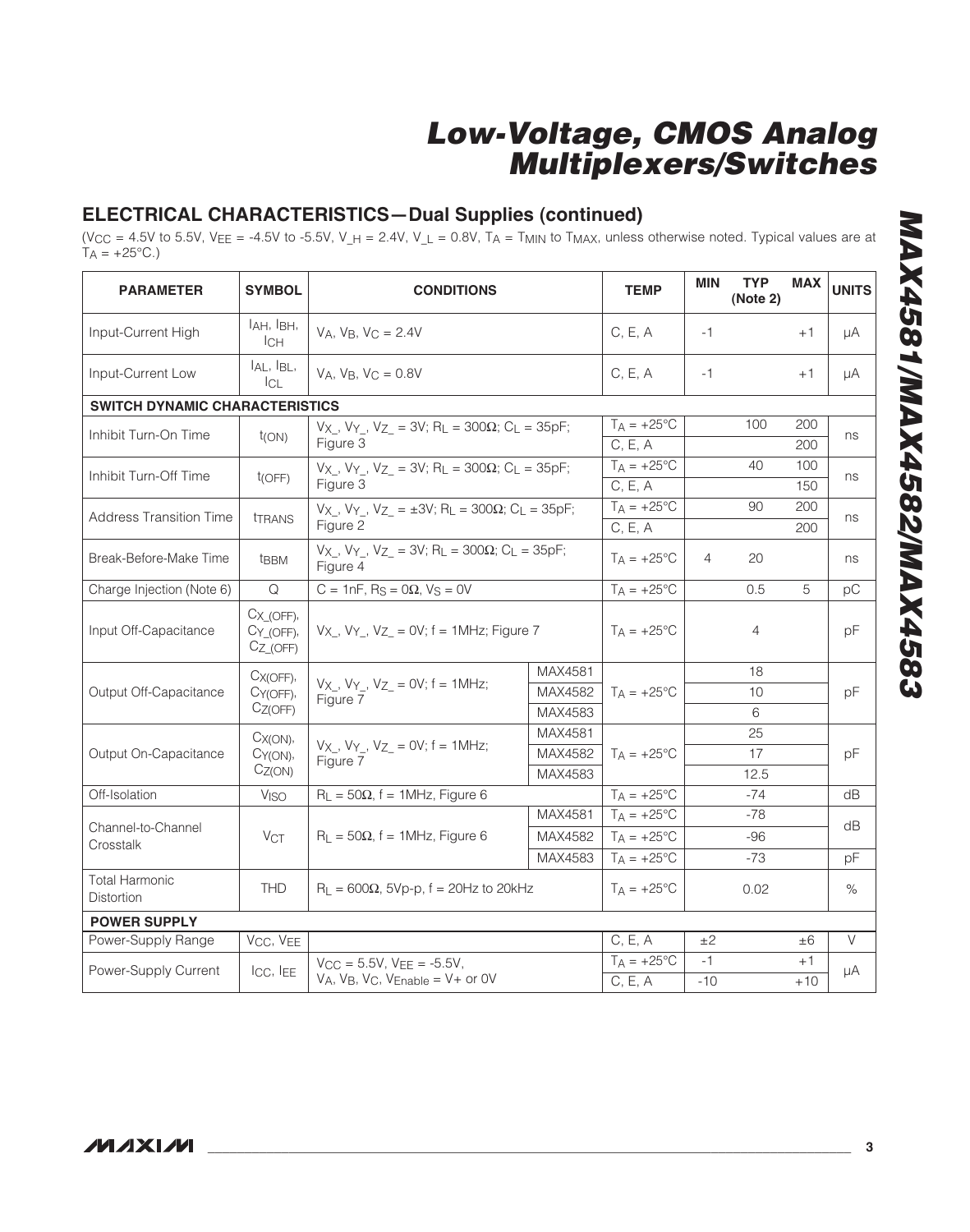### **ELECTRICAL CHARACTERISTICS—Single +5V Supply**

(V $_{\rm CC}$  = 4.5V to 5.5V, V $_{\rm EE}$  = 0V, V\_H = 2.4V, V\_L = 0.8V, T $_{\rm A}$  = T<sub>MIN</sub> to T<sub>MAX</sub>, unless otherwise noted. Typical values are at T $_{\rm A}$  = +25°C.)

| <b>PARAMETER</b>                                        | <b>SYMBOL</b>                                           | <b>CONDITIONS</b>                                                                                           | <b>TEMP</b>          | <b>MIN</b>                      | <b>TYP</b><br>(Note 2) | <b>MAX</b>     | <b>UNITS</b>          |        |
|---------------------------------------------------------|---------------------------------------------------------|-------------------------------------------------------------------------------------------------------------|----------------------|---------------------------------|------------------------|----------------|-----------------------|--------|
| <b>ANALOG SWITCH</b>                                    |                                                         |                                                                                                             |                      |                                 |                        |                |                       |        |
| Analog-Signal Range                                     | $V_{X_{-}}$ , $V_{Y_{-}}$ , $V_{Z_{-}}$ ,<br>Vx, Vy, Vz |                                                                                                             |                      | C, E, A                         | <b>VEE</b>             |                | <b>V<sub>CC</sub></b> | $\vee$ |
| Switch On-Resistance                                    | Ron                                                     | $V_{CC} = 4.5V$ ; $I_X$ , $I_Y$ , $I_Z = 1mA$ ;<br>$Vx, Vy, Vz = 3.5V$                                      |                      | $T_A = +25^{\circ}C$<br>C, E, A |                        | 90             | 150<br>200            | Ω      |
| Switch On-Resistance<br>Match Between                   | $\Delta$ RON                                            | $V_{CC} = 4.5V$ ; $I_X$ , $I_Y$ , $I_Z = 1mA$ ;<br>$V_X$ , $V_Y$ , $V_Z$ = 3.5V                             |                      | $T_A = +25^{\circ}C$            |                        | $\overline{c}$ | 8                     | Ω      |
| Channels (Note 3)                                       |                                                         |                                                                                                             |                      | C, E, A                         |                        |                | 10                    |        |
| X <sub>,</sub> Y <sub>,</sub> Z Off-Leakage<br>(Note 5) | $X$ <sub>(OFF)</sub> ,<br>$IY$ <sub>(OFF)</sub> ,       | $V_{CC} = 5.5V$ ; $V_X$ , $V_Y$ , $V_Z$ = 1V, 4.5V;<br>$V_X$ , $V_Y$ , $V_Z = 4.5V$ , 1V                    |                      | $T_A = +25^{\circ}C$<br>C, E, A | $-1$<br>$-10$          |                | $+1$<br>$+10$         | nA     |
|                                                         | $IZ_$ (OFF)                                             |                                                                                                             |                      | $T_A = \sqrt{+25^\circ C}$      | $-2$                   |                | $+2$                  |        |
| X, Y, Z Off-Leakage                                     | $IX(OFF)$ ,                                             | $V_{CC} = 5.5V$ ;                                                                                           | MAX4581              | C, E, A                         | $-100$                 |                | $+100$                |        |
| (Note 5)                                                | ly(OFF),                                                | $V_X$ , $V_Y$ , $V_Z$ = 1V, 4.5V;                                                                           | MAX4582              | $T_A = +25$ °C                  | $-1$                   |                | $+1$                  | nA     |
|                                                         | IZ(OFF)                                                 | $V_X$ , $V_Y$ , $V_Z$ = 4.5V, 1V                                                                            | MAX4583              | C, E, A                         | $-50$                  |                | $+50$                 |        |
|                                                         |                                                         |                                                                                                             |                      | $T_A = +25\overline{°C}$        | $-2$                   |                | $+2$                  |        |
| X, Y, Z On-Leakage<br>(Note 5)                          | $IX(ON)$ ,                                              | $V_{\rm CC} = 5.5V$ ;                                                                                       | MAX4581              | C, E, A                         | $-100$                 |                | $+100$                | nА     |
|                                                         | ly(ON),<br>IZ(ON)                                       | $V_X$ , $V_Y$ , $V_Z$ = 4.5V, 1V                                                                            | MAX4582              | $T_A = +25$ °C                  | $-1$                   |                | $+1$                  |        |
|                                                         |                                                         |                                                                                                             | MAX4583              | C, E, A                         | $-50$                  |                | $+50$                 |        |
| <b>DIGITAL I/O</b>                                      |                                                         |                                                                                                             |                      |                                 |                        |                |                       |        |
| Logic Input Logic<br>Threshold High                     | VAH, VBH, VCH,<br>VENABLEH                              |                                                                                                             |                      | C, E, A                         |                        | 1.5            | 2.4                   | V      |
| Logic Input Logic<br>Threshold Low                      | VAL, VBL, VCL,<br>VENABLEL                              |                                                                                                             |                      | C, E, A                         | 0.8                    | 1.5            |                       | V      |
| Input-Current High                                      | IAH, IBH, ICH,<br><b>ENABLEH</b>                        | $V_{AL}$ , $V_{BL}$ , $V_{CL}$ , $V_{EnableL} = 2.4V$                                                       |                      | C, E, A                         | $-1$                   |                | $+1$                  | μA     |
| Input-Current Low                                       | $I_{AL}$ , $I_{BL}$ , $I_{CL}$ ,<br><b>ENABLEL</b>      | $V_{AL}$ , $V_{BL}$ , $V_{CL}$ , $V_{Enable} = 0.8V$                                                        |                      | C, E, A                         | $-1$                   |                | $+1$                  | μA     |
| <b>SWITCH DYNAMIC CHARACTERISTICS</b>                   |                                                         |                                                                                                             |                      |                                 |                        |                |                       |        |
| Charge Injection (Note 6)                               | Q                                                       | $C = 1nF$ , R <sub>S</sub> = 0 $\Omega$ , V <sub>S</sub> = 2.5V                                             |                      | $T_A = \overline{+25^{\circ}C}$ |                        | 0.8            | 5                     | pC     |
| Enable Turn-On Time                                     |                                                         | $V_{X}$ , $V_{Y}$ , $V_{Z}$ = 3V, R <sub>L</sub> = 300 $\Omega$ , C <sub>L</sub> = 35pF,                    |                      | $T_A = +25^{\circ}C$            |                        | 100            | 200                   | ns     |
|                                                         | t(ON)                                                   | Figure 3                                                                                                    |                      | C, E, A                         |                        |                | 250                   |        |
| Enable Turn-Off Time                                    | t(OFF)                                                  | $V_{X}$ , $V_{Y}$ , $V_{Z}$ = 3V, R <sub>L</sub> = 300 $\Omega$ , C <sub>L</sub> = 35pF,                    |                      | $T_A = +25^{\circ}C$            |                        | 40             | 100                   | ns     |
|                                                         |                                                         | Figure 3                                                                                                    |                      | C, E, A                         |                        |                | 150                   |        |
| <b>Address Transition</b><br>Time                       | <b><i>ITRANS</i></b>                                    | $V_{X_{-}}$ , $V_{Y_{-}}$ , $V_{Z_{-}} = 3V/0V$ , R <sub>L</sub> = 300 $\Omega$ ,<br>$C_L$ = 35pF, Figure 2 |                      | $T_A = +25$ °C<br>C, E, A       |                        | 80             | 200<br>250            | ns     |
| Break-Before-Make<br>Time                               | t <sub>BBM</sub>                                        | $V_{X}$ , $V_{Y}$ , $V_{Z}$ = 3V, R <sub>L</sub> = 300 $\Omega$ , C <sub>L</sub> = 35pF,<br>Figure 4        | $T_A = +25^{\circ}C$ | 10                              | 30                     |                | ns                    |        |
| <b>POWER SUPPLY</b>                                     |                                                         |                                                                                                             |                      |                                 |                        |                |                       |        |
| Power-Supply Range                                      | V <sub>CC</sub> , V <sub>EE</sub>                       |                                                                                                             |                      | C, E, A                         | $\mathbf{2}$           |                | 12                    | $\vee$ |
| Power-Supply Current                                    | ICC, IEE                                                | $VCC = 3.6V$<br>$VA$ , $VB$ , $VC$ , $V$ Enable = $V$ + or $OV$                                             |                      | $T_A = +25^{\circ}C$<br>C, E, A | $-1$<br>$-10$          |                | $+1$<br>$+10$         | μA     |

**MAXIM**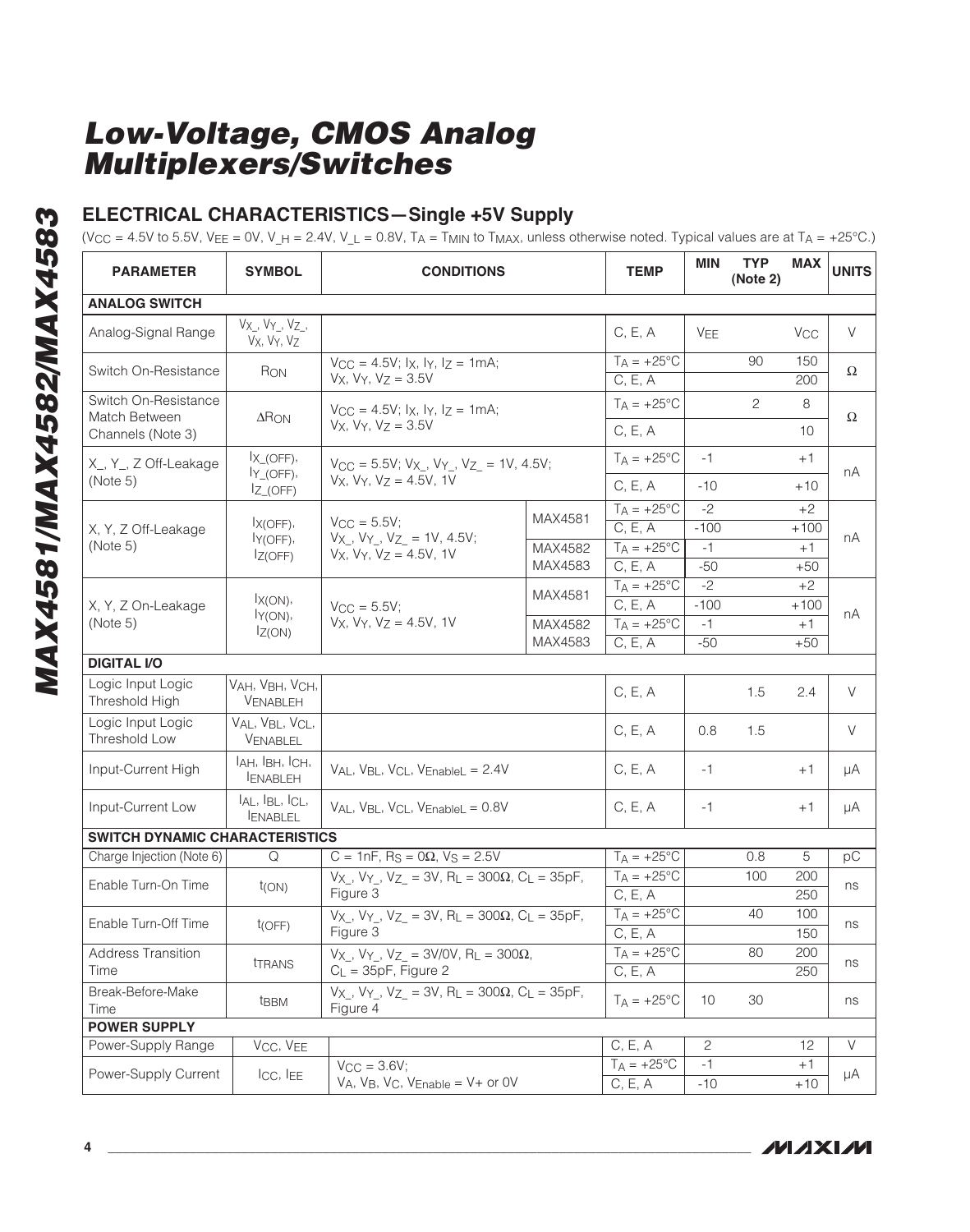### **ELECTRICAL CHARACTERISTICS—Single +3V Supply**

(V $_{\rm CC}$  = 2.7V to 3.6V, V $_{\rm EE}$  = 0V, V\_H = 2.0V, V\_L = 0.5V, T $_{\rm A}$  = T<sub>MIN</sub> to T<sub>MAX</sub>, unless otherwise noted. Typical values are at T $_{\rm A}$  = +25°C.)

| <b>PARAMETER</b>                               | <b>SYMBOL</b>                         | <b>CONDITIONS</b>                                                              | <b>TEMP</b> | <b>MIN</b>                      | <b>TYP</b><br>(Note 2) | <b>MAX</b> | <b>UNITS</b>          |          |
|------------------------------------------------|---------------------------------------|--------------------------------------------------------------------------------|-------------|---------------------------------|------------------------|------------|-----------------------|----------|
| <b>ANALOG SWITCH</b>                           |                                       |                                                                                |             |                                 |                        |            |                       |          |
| Analog-Signal Range                            | $Vx_$ , $Vy_$ , $Vz_$ ,<br>Vx, Vy, Vz |                                                                                |             | C, E, A                         | <b>VFF</b>             |            | <b>V<sub>CC</sub></b> | V        |
| Switch On-Resistance                           | Ron                                   | $V_{CC} = 2.7V$ ; $I_X$ , $I_Y$ , $I_Z = 0.1mA$ ;<br>$Vx$ , $Vy$ , $Vz = 1.5V$ |             | $T_A = +25^{\circ}C$<br>C, E, A |                        | 190        | 450<br>550            | $\Omega$ |
| X_, Y_, Z_ Off-Leakage                         | $IX_0$ (OFF),<br>$IY_ (OFF)$ ,        | $V_{CC} = 3.6V; V_X, V_Y, V_Z = 1V, 3V;$<br>$V_X$ , $V_Y$ , $V_Z$ = 3V, 1V     |             | $T_A = +25^{\circ}C$            | $-1$                   |            | $+1$                  | nA       |
| (Note 5)                                       | $IZ$ <sub>(OFF)</sub>                 |                                                                                |             | C, E, A                         | $-10$                  |            | $+10$                 |          |
|                                                | $IX(OFF)$ ,                           | $VCC = 3.6V$                                                                   | MAX4581     | $T_A = +25^{\circ}C$<br>C, E, A | $-2$<br>$-100$         |            | $+2$                  |          |
| X, Y, Z Off-Leakage<br>(Note 6)                | ly(OFF),                              | $V_{X}$ , $V_{Y}$ , $V_{Z}$ = 1V, 3.0V;                                        | MAX4582     | $T_A = +25^{\circ}C$            | $-1$                   |            | $+100$<br>$+1$        | nA       |
|                                                | IZ(OFF)                               | $V_x$ , $V_y$ , $V_z = 3.0V$ , 1V                                              | MAX4583     | C, E, A                         | $-50$                  |            | $+50$                 |          |
|                                                |                                       |                                                                                |             | $T_A = +25$ °C                  | $-2$                   |            | $+2$                  |          |
| X, Y, Z On-Leakage                             | $IX(ON)$ ,<br>$I_Y(ON)$ ,             | $V_{\text{CC}} = 3.6V$ ;<br>$V_X$ , $V_Y$ , $V_Z$ = 3.0V, 1V                   | MAX4581     | C, E, A                         | $-100$                 |            | $+100$                |          |
| (Note 6)                                       |                                       |                                                                                | MAX4582     | $T_A = +25$ °C                  | $-1$                   |            | $+1$                  | nA       |
|                                                | IZ(ON)                                |                                                                                | MAX4583     | C, E, A                         | $-50$                  |            | $+50$                 |          |
| <b>DIGITAL I/O</b>                             |                                       |                                                                                |             |                                 |                        |            |                       |          |
| Logic Input Logic<br>Threshold High            | VAH, VBH, VCH,<br>VENABLEH            |                                                                                |             | C, E, A                         |                        | 1.0        | 2.0                   | V        |
| Logic Input Logic<br><b>Threshold Low</b>      | VAL, VBL, VCL,<br>VENABLEL            |                                                                                |             | C, E, A                         | 0.5                    | 1.0        |                       | V        |
| Input-Current High                             | IAH, IBH, ICH,<br><b>ENABLEH</b>      | $V_A$ , $V_B$ , $V_C = V_{Enable} = 2.0V$                                      |             | C, E, A                         | $-1$                   |            | $+1$                  | μA       |
| Input-Current Low                              | IAL, IBL, ICL,<br><b>IENABLEL</b>     | $VA$ , $VB$ , $VC = VEnable = 0.5V$                                            |             | C, E, A                         | $-1$                   |            | $+1$                  | μA       |
| <b>SWITCH DYNAMIC CHARACTERISTICS (Note 6)</b> |                                       |                                                                                |             |                                 |                        |            |                       |          |
| Enable Turn-On Time                            | $t_{(ON)}$                            | $Vx$ , $Vy$ , $Vz = 1.5V$ ; RL = 300 $\Omega$ ;                                |             | $T_A = +25^{\circ}C$            |                        | 170        | 300                   | ns       |
|                                                |                                       | $C_L = 35pF$ ; Figure 3                                                        |             | C. E. A                         |                        |            | 400                   |          |
| Enable Turn-Off Time                           | t(OFF)                                | $V_X$ , $V_Y$ , $V_Z$ = 1.5V; R <sub>L</sub> = 300 $\Omega$ ;                  |             | $T_A = +25^{\circ}C$            |                        | 50         | 200                   | ns       |
|                                                |                                       | $C_L = 35pF$ ; Figure 3                                                        |             | C, E, A                         |                        |            | 300                   |          |
| <b>Address Transition</b><br>Time              | <b>THANS</b>                          | Vx, Vy, Vz = 1.5V/0V; RL = 300 $\Omega$ ;<br>$C_L = 35pF$ ; Figure 2           |             | $T_A = +25$ °C<br>C, E, A       |                        | 130        | 300<br>400            | ns       |
| Break-Before-Make Time                         | <b>t</b> BBM                          | $V_{X}$ , $V_{Y}$ , $V_{Z}$ = 1.5V; $R_L$ = 300 $\Omega$ ; $C_L$ = 35pF        |             | $T_A = +25^{\circ}C$            | 15                     | 40         |                       | ns       |
| <b>POWER SUPPLY</b>                            |                                       |                                                                                |             |                                 |                        |            |                       |          |
|                                                |                                       | $V_{CC} = 3.6V,$                                                               |             | $T_A = +25$ °C                  | $-1$                   |            | $+1$                  |          |
| Power-Supply Current                           | Icc, IEE                              | $VA$ , $VB$ , $VC$ , $V$ Enable = $V$ + or $OV$                                |             | C, E, A                         | $-10$                  |            | $+10$                 | $\mu A$  |

**Note 2:** The algebraic convention is used in this data sheet; the most negative value is shown in the minimum column.

**Note 3:**  $\Delta R_{ON} = R_{ON(MAX)} - R_{ON(MIN)}$ .

**Note 4:** Flatness is defined as the difference between the maximum and minimum value of on-resistance as measured over the specified analog signal ranges; i.e.,  $V_X$ ,  $V_Y$ ,  $V_Z$  = 3V to 0 and 0 to -3V.

**Note 5:** Leakage parameters are 100% tested at maximum-rated hot operating temperature, and guaranteed by correlation at T<sub>A</sub> = +25°C.

**Note 6:** Guaranteed by design, not production tested.

**MAX4581/MAX4582/MAX4583 MAX4581/MAX4582/MAX4583**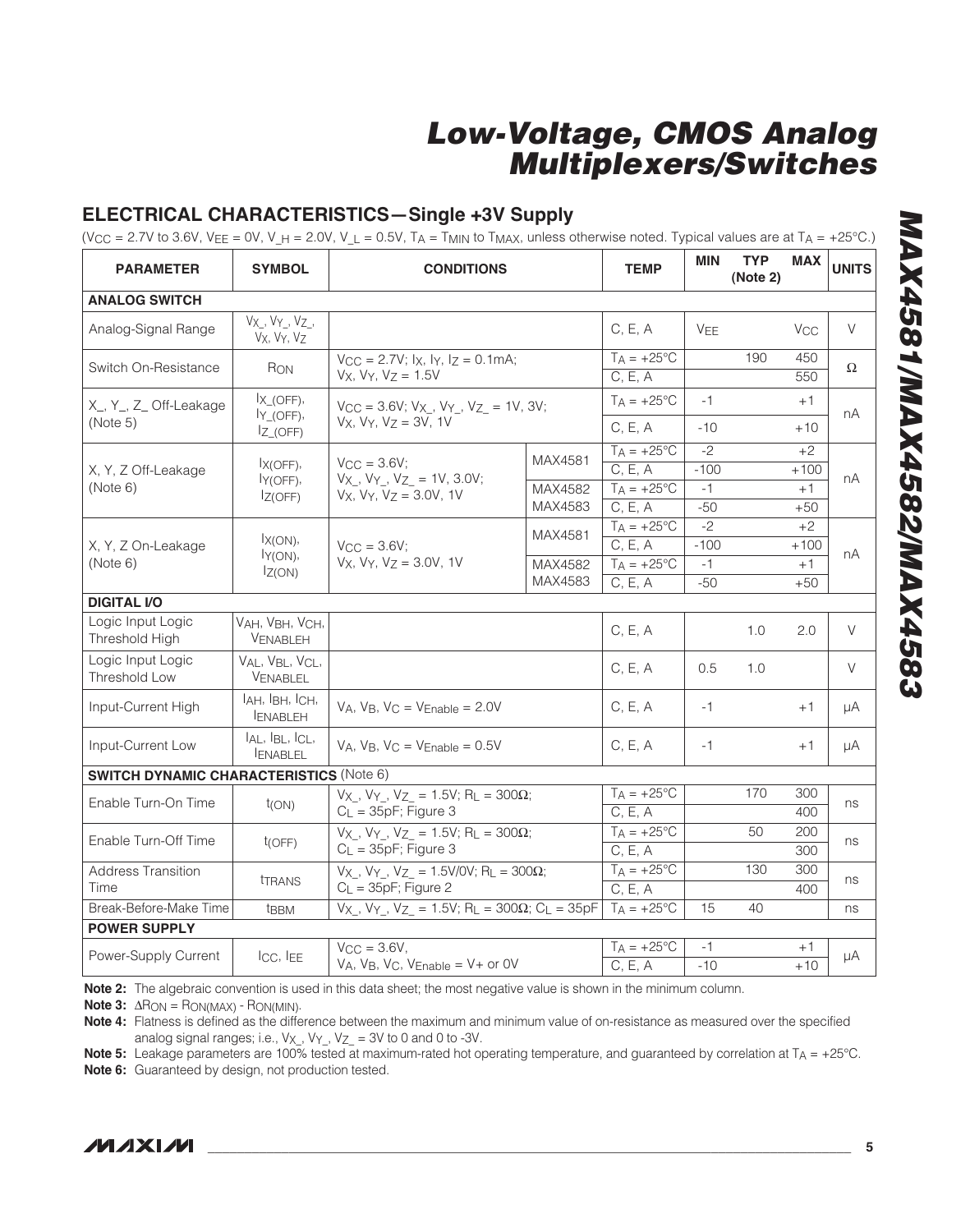**Typical Operating Characteristics** ( $VCC = 5V$ ,  $VEE = -5V$ ,  $VGND = 0V$ ,  $TA = +25°C$ , unless otherwise noted.)

MAX4581/2/3 toc01

## 1000 10  $-5$   $-4$   $-3$   $-2$   $-1$  0 1 2 3 4 5 **ON-RESISTANCE vs. V X, V Y, V Z (DUAL SUPPLIES)** V X, V Y, VZ (V)  $\frac{\widehat{Q}}{\widetilde{E}}$  100  $V_{CC} = 2.7V,$ <br> $V_{EE} = -2.7V$  $V_{\text{CC}} = 2V$ ,  $V_{FF} = -2V$  $V_{CE} = -1.2V,$ <br>  $V_{CE} = -1.2V,$ <br>  $V_{CE} = -2.7V,$ <br>  $V_{EE} = -2.7V,$ <br>  $V_{EE} = -3.3V,$ <br>  $V_{CE} = 5V,$ <br>  $V_{EE} = -3.3V,$ <br>  $V_{EE} = -3.3V,$ <br>  $V_{EE} = -3.3V,$



**ON-RESISTANCE**

#### 10,000 **ON-RESISTANCE vs. V X, V Y, V Z (SINGLE SUPPLY)** 100 1000 MAX4581 too03 RON (Ω)  $V_{CC} = 7.5V$  $V_{\rm CC}$  = 5V  $V_{\text{CC}} = 3.3V$  $V_{\text{CC}}$  = 2.7V  $\overline{2}$  $V_{\text{CC}}$  = 1.2V



 $V_{\text{CC}} = 10V$ 









**OFF-LEAKAGE vs. TEMPERATURE**

10



**CHARGE INJECTION vs. V X, V Y, V Z**



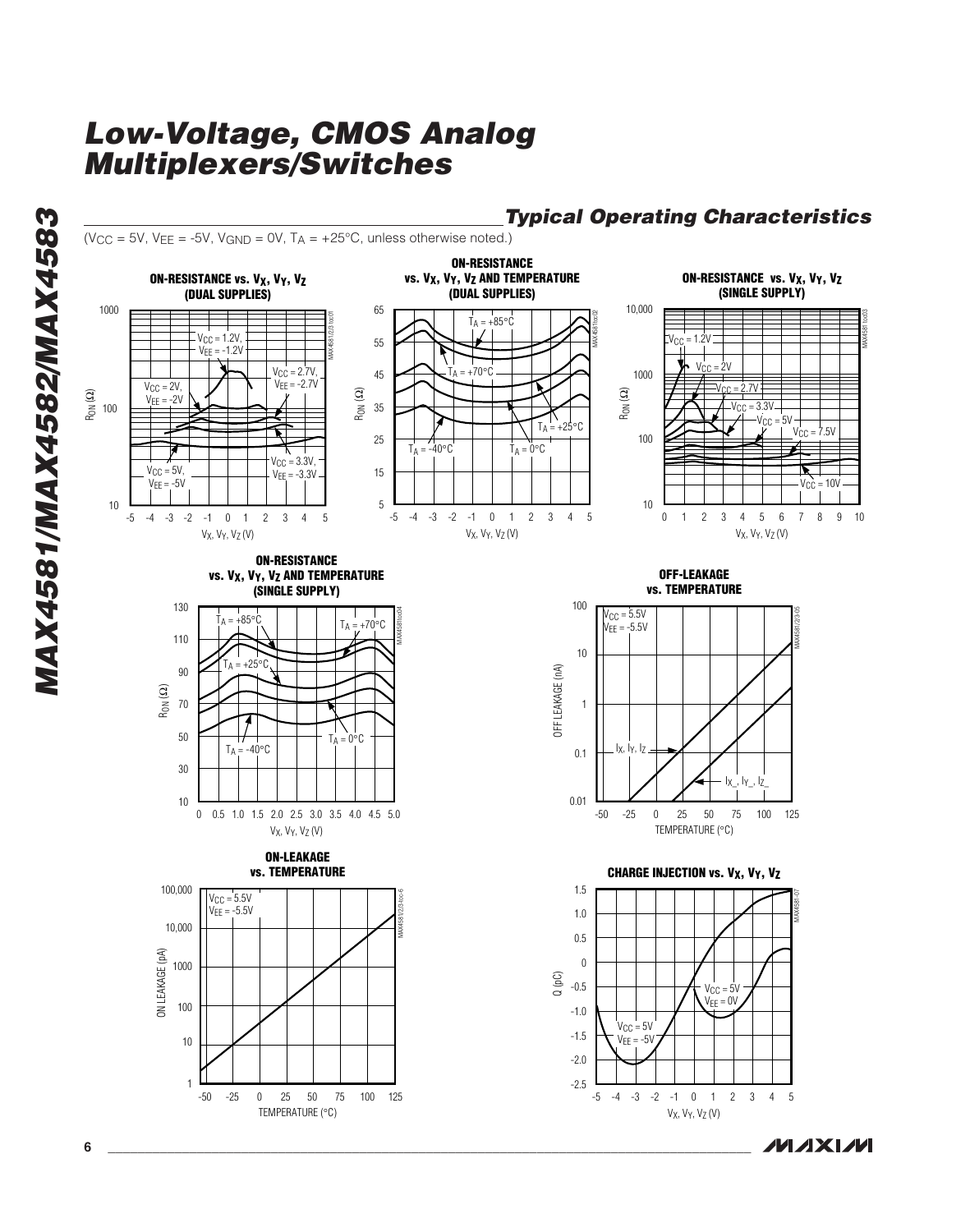**Typical Operating Characteristics (continued)**

( $VCC = 5V$ ,  $VEE = -5V$ ,  $VGND = 0V$ ,  $TA = +25°C$ , unless otherwise noted.)

















**MAX4581/MAX4582/MAX4583 2894XAM/2824XAM/1824XAM**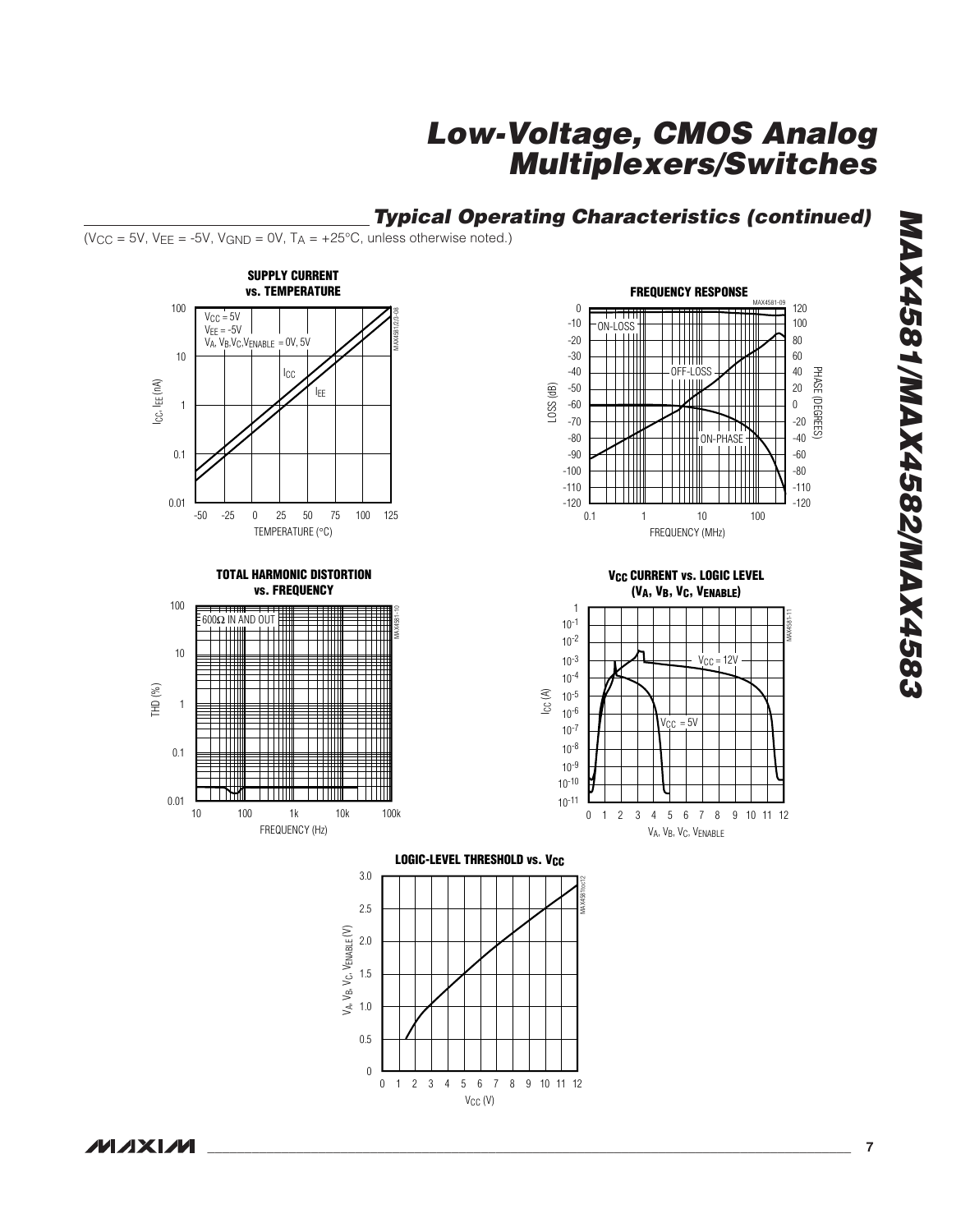**MAX4581/MAX4582/MAX4583 MAX4581/MAX4582/MAX4583**

|                                  | PIN                                   |                           |                          |                           |                |                       |                                                                                                                                               |
|----------------------------------|---------------------------------------|---------------------------|--------------------------|---------------------------|----------------|-----------------------|-----------------------------------------------------------------------------------------------------------------------------------------------|
| <b>MAX4581</b>                   |                                       |                           | <b>MAX4582</b>           |                           | <b>MAX4583</b> |                       |                                                                                                                                               |
| PDIP, SO,<br><b>TSSOP</b>        | <b>TQFN-EP</b>                        | PDIP, SO,<br><b>TSSOP</b> | <b>TQFN-EP</b>           | PDIP, SO,<br><b>TSSOP</b> | <b>TQFN-EP</b> | <b>NAME</b>           | <b>FUNCTION</b>                                                                                                                               |
| 13, 14,<br>15, 12,<br>1, 5, 2, 4 | 11, 12,<br>13, 10,<br>15, 3,<br>16, 2 |                           |                          |                           |                | $X0 - X7$             | Analog Switch Inputs 0-7                                                                                                                      |
| 3                                | $\mathbf{1}$                          | 13                        | 11                       | 14                        | 12             | $\times$              | Analog Switch "X" Output                                                                                                                      |
|                                  |                                       | 12, 14,<br>15, 11         | 10, 12,<br>13, 9         |                           |                | X0, X1,<br>X2, X3     | Analog Switch "X" Inputs 0-3                                                                                                                  |
|                                  |                                       | 1, 5, 2,<br>4             | 15, 3,<br>16, 2          |                           |                | Y0, Y1,<br>Y2, Y3     | Analog Switch "Y" Inputs 0-3                                                                                                                  |
|                                  |                                       | 3                         | 1                        | 15                        | 13             | Y                     | Analog Switch "Y" Output                                                                                                                      |
|                                  |                                       |                           |                          | 13                        | 11             | X1                    | Analog Switch "X" Normally Open Input                                                                                                         |
|                                  |                                       | $\overline{\phantom{0}}$  |                          | 12                        | 10             | X <sub>0</sub>        | Analog Switch "X" Normally Closed Input                                                                                                       |
|                                  |                                       |                           |                          | 1                         | 15             | Y1                    | Analog Switch "Y" Normally Open Input                                                                                                         |
| $\overline{\phantom{0}}$         |                                       |                           |                          | $\mathbf{2}$              | 16             | Y <sub>0</sub>        | Analog Switch "Y" Normally Open Input                                                                                                         |
| $\overline{\phantom{0}}$         | $\overline{\phantom{0}}$              |                           |                          | 3                         | 1              | Z1                    | Analog Switch "Z" Normally Open Input                                                                                                         |
| $\overline{\phantom{0}}$         |                                       | $\overline{\phantom{0}}$  | $\overline{\phantom{0}}$ | 5                         | 3              | Z <sub>0</sub>        | Analog Switch "Z" Normally Open Input                                                                                                         |
|                                  |                                       | $\overline{\phantom{0}}$  | $\overline{\phantom{0}}$ | $\overline{4}$            | $\overline{c}$ | Ζ                     | Analog Switch "Z" Output                                                                                                                      |
| 16                               | 14                                    | 16                        | 14                       | 16                        | 14             | <b>V<sub>CC</sub></b> | Positive Analog and Digital Supply-Voltage<br>Input                                                                                           |
| 11                               | 9                                     | 10                        | 8                        | 11                        | 9              | A                     | Digital Address "A" Input                                                                                                                     |
| 10 <sup>1</sup>                  | 8                                     | 9                         | $\overline{7}$           | 10                        | 8              | B                     | Digital Address "B" Input                                                                                                                     |
| 9                                | $\overline{7}$                        |                           | $\overline{\phantom{0}}$ | 9                         | $\overline{7}$ | $\mathsf{C}$          | Digital Address "C" Input                                                                                                                     |
| 8                                | 6                                     | 8                         | 6                        | 8                         | 6              | <b>GND</b>            | Ground. Connect to digital ground. (Analog<br>signals have no ground reference; they are<br>limited to V <sub>CC</sub> and V <sub>EE</sub> .) |
| $\overline{7}$                   | 5                                     | $\overline{7}$            | 5                        | $\overline{7}$            | 5              | <b>VEE</b>            | Negative Analog Supply-Voltage Input.<br>Connect to GND for<br>single-supply operation.                                                       |
| 6                                | $\overline{4}$                        | 6                         | $\overline{4}$           | 6                         | $\overline{4}$ | <b>ENABLE</b>         | Digital Enable Input. Normally connected to<br>GND.                                                                                           |
|                                  |                                       |                           |                          |                           |                | EP                    | Exposed Pad (TQFN only). Connect EP to Vcc.                                                                                                   |

**Note:** Input and output pins are identical and interchangeable. Any may be considered an input or output; signals pass equally well in both directions.

### **\_\_\_\_\_\_\_\_\_\_Applications Information**

#### **Power-Supply Considerations**

#### **Overview**

The MAX4581/MAX4582/MAX4583 construction is typical of most CMOS analog switches. They have three supply pins: V<sub>CC</sub>, V<sub>EE</sub>, and GND. V<sub>CC</sub> and V<sub>EE</sub> are used to drive the internal CMOS switches and set the limits of the analog voltage on any switch. Reverse ESDprotection diodes are internally connected between each analog-signal pin and both V<sub>CC</sub> and V<sub>EE</sub>. If any analog signal exceeds V<sub>CC</sub> or V<sub>EE</sub>, one of these diodes



**Pin Description**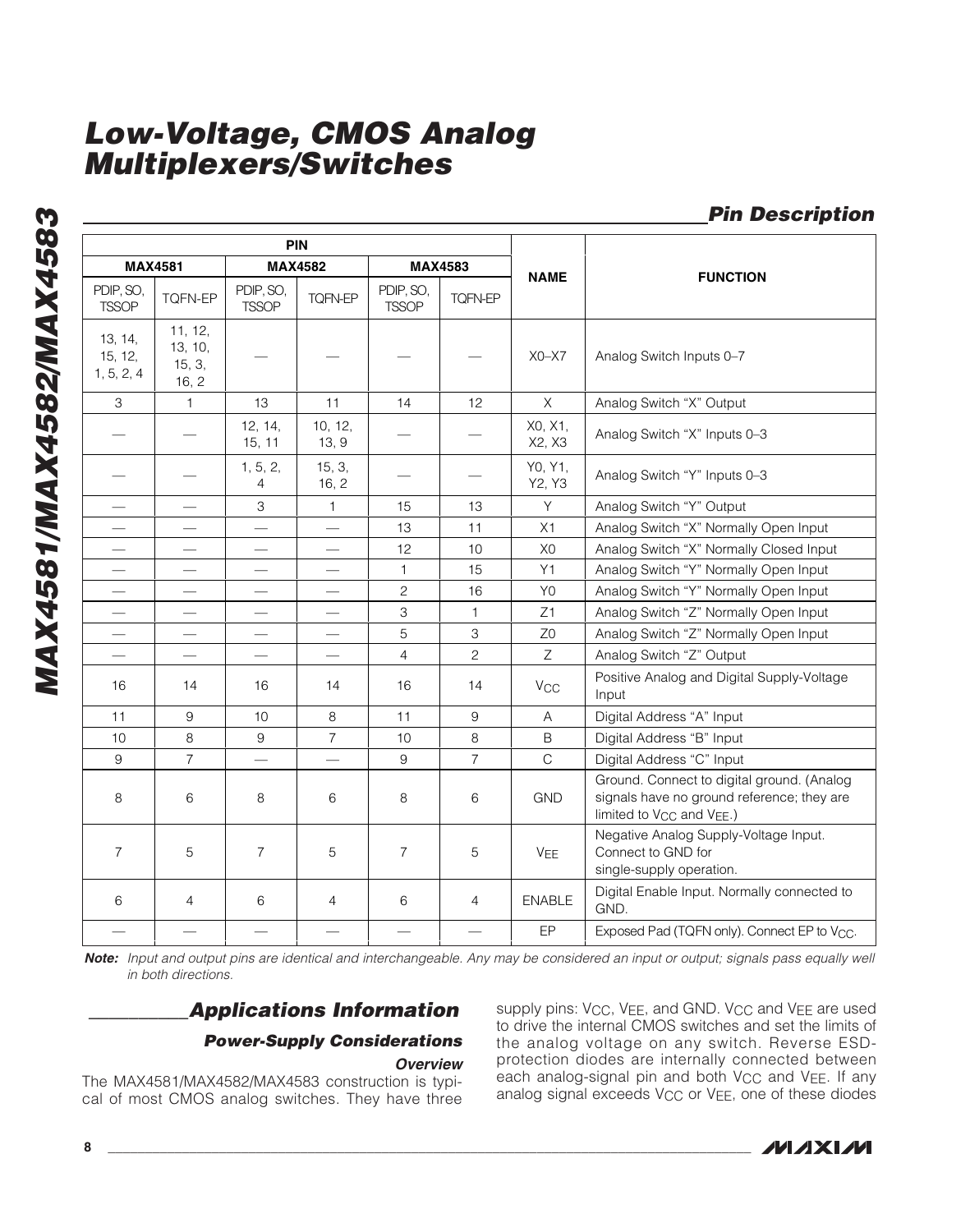| <b>ENABLE</b> | <b>SELECT INPUTS</b>                                        |                |                                                               | <b>ON SWITCHES</b> |                       |                                    |  |
|---------------|-------------------------------------------------------------|----------------|---------------------------------------------------------------|--------------------|-----------------------|------------------------------------|--|
| <b>INPUT</b>  | $C^*$                                                       | B              | $\mathsf{A}$                                                  | <b>MAX4581</b>     | <b>MAX4582</b>        | <b>MAX4583</b>                     |  |
| H             | $\overline{X}$                                              | $\overline{X}$ | $\times$                                                      | All switches open  | All switches open     | All switches open                  |  |
| $\mathsf{L}$  | $\mathsf{L}$                                                | $\mathsf{L}$   | $\mathsf L$                                                   | $X-X0$             | $X-X0$ ,<br>$Y - Y0$  | $X-X0$ ,<br>$Y-Y0$ ,<br>$Z - ZO$   |  |
| $\mathsf{L}$  | $\mathsf L$                                                 | $\mathsf{L}$   | $\boldsymbol{\mathsf{H}}$                                     | $X-X1$             | $X-X1$ ,<br>$Y - Y1$  | $X-X1$ ,<br>$Y-Y0$<br>$Z - Z0$     |  |
| L             | L                                                           | H              | $\mathsf{L}$                                                  | $X-X2$             | $X-X2$ ,<br>$Y-Y2$    | $X-X0,$<br>$Y-Y1$ ,<br>$Z - Z0$    |  |
| $\mathsf{L}$  | L                                                           | H              | H                                                             | $X-X3$             | $X-X3$ ,<br>$Y - Y3$  | $X - X1$ ,<br>$Y-Y1$ ,<br>$Z - ZO$ |  |
| $\mathsf{L}$  | $\mathsf{H}% _{\mathbb{R}}^{1}\left( \mathbb{R}^{2}\right)$ | $\mathsf{L}$   | $\mathsf{L}$                                                  | $X-X4$             | $X-X0$ ,<br>$Y - Y0$  | $X-X0$ ,<br>$Y - Y0$ ,<br>$Z - Z1$ |  |
| $\mathsf{L}$  | $\mathsf{H}% _{\mathbb{R}}^{1}\left( \mathbb{R}^{2}\right)$ | L              | H                                                             | $X - X5$           | $X-X1$ ,<br>$Y - Y 1$ | $X-X1$ ,<br>$Y-Y0$ ,<br>$Z - Z1$   |  |
| $\mathsf{L}$  | H                                                           | H              | $\mathsf{L}$                                                  | $X-X6$             | $X-X2$<br>$Y - Y2$    | $X-X0$ ,<br>$Y-Y1$ ,<br>$Z - Z1$   |  |
| L             | H                                                           | H              | $\mathsf{H}% _{\mathbb{R}}^{1}\!\left( \mathbb{R}^{2}\right)$ | $X - X7$           | $X-X3$ ,<br>$Y - Y3$  | $X-X1$ ,<br>$Y-Y1$ ,<br>$Z - Z1$   |  |

### **Table 1. Truth Table/Switch Programming**

 $X = Don't care$ 

\*C not present on MAX4582.

**Note:** Input and output pins are identical and interchangeable. Either may be considered an input or output; signals pass equally well in either direction.

will conduct. During normal operation, these and other reverse-biased ESD diodes leak, forming the only current drawn from V<sub>CC</sub> or V<sub>EE</sub>.

Virtually all the analog leakage current comes from the ESD diodes. Although the ESD diodes on a given signal pin are identical and therefore fairly well balanced, they are reverse biased differently. Each is biased by either V<sub>CC</sub> or V<sub>EE</sub> and the analog signal. This means their leakages will vary as the signal varies. The difference in the two diode leakages to the V<sub>CC</sub> and VEE pins constitutes the analog-signal-path leakage current. All analog leakage current flows between each pin and one of the supply terminals, not to the other switch terminal. This is why both sides of a given switch can

show leakage currents of either the same or opposite polarity.

There is no connection between the analog-signal paths and GND.

V<sub>CC</sub> and GND power the internal logic and logic-level translators, and set the input logic limits. The logic-level translators convert the logic levels into switched VCC and VEE signals to drive the gates of the analog signals. This drive signal is the only connection between the logic supplies and signals and the analog supplies. V<sub>CC</sub> and V<sub>FF</sub> have ESD-protection diodes to GND.

The logic-level thresholds are TTL/CMOS compatible when  $V_{CC}$  is  $+5V$ . As  $V_{CC}$  rises, the threshold increases

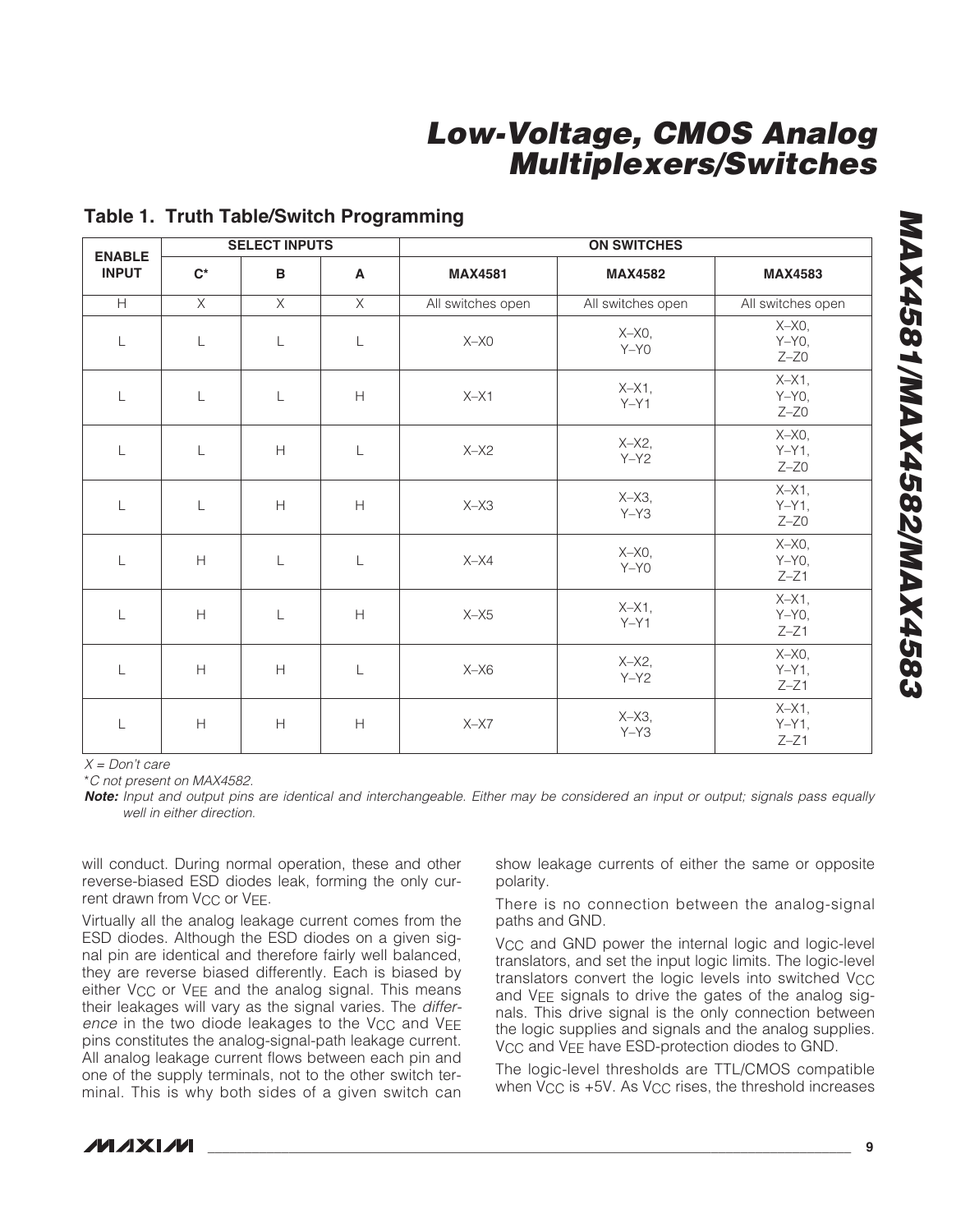about 3.1V (above the TTL-guaranteed high-level minimum of 2.8V, but still compatible with CMOS outputs).

#### **Bipolar Supplies**

These devices operate with bipolar supplies between ±2V and ±5V. The VCC and VEE supplies need not be symmetrical, but their sum cannot exceed the +13V absolute maximum rating

**Single Supply** These devices operate from a single supply between +2V and +12V when VEE is connected to GND. All of the bipolar precautions must be observed. At room temperature, they actually "work" with a single supply near or below +1.7V, although as supply voltage decreases, switch on-resistance and switching times become very high.

#### **Overvoltage Protection**

slightly, so when V<sub>CC</sub> reaches +12V the threshold is<br>about 3.1V (above the TTL-guaranted high-level mini-<br>mum of 2.8V, but still compatible with CMOS outputs).<br>**Bipolar Supplies**<br>These devices operate with bipolar supplie Proper power-supply sequencing is recommended for all CMOS devices. Do not exceed the absolute maximum ratings because stresses beyond the listed ratings can cause permanent damage to the devices. Always sequence  $V_{CC}$  on first, then  $V_{EE}$ , followed by the logic inputs and analog signals. If power-supply sequencing is not possible, add two small signal diodes (D1, D2) in series with the supply pins for overvoltage protection (Figure 1).

Adding diodes reduces the analog-signal range to one diode drop below VCC and one diode drop above VEE , but does not affect the devices' low switch resistance and low leakage characteristics. Device operation is unchanged, and the difference between V<sub>CC</sub> and V<sub>EE</sub> should not exceed 13V. These protection diodes are not recommended when using a single supply if signal levels must extend to ground.

#### **High-Frequency Performance**

In 50 $\Omega$  systems, signal response is reasonably flat up to 50MHz (see Typical Operating Characteristics). Above 20MHz, the on response has several minor peaks which are highly layout dependent. The problem is not turning the switch on, but turning it off. The offstate switch acts like a capacitor and passes higher frequencies with less attenuation. At 10MHz, off isolation is about -50dB in 50Ω systems, becoming worse (approximately 20dB per decade) as frequency increases. Higher circuit impedances also degrade off isolation. Adjacent channel attenuation is about 3dB above that of a bare IC socket and is entirely due to capacitive coupling.



Figure 1. Overvoltage Protection Using External Blocking Diodes

#### **Pin Nomenclature**

The MAX4581/MAX4582/MAX4583 are pin-compatible with the industry-standard 74HC4051/74HC4052/ 74HC4053 and the MAX4051/MAX4052/MAX4053. They function identically and have identical logic diagrams, although these parts differ electrically.

The pin designations and logic diagrams in this data sheet conform to the original 1972 specifications published by RCA for the CD4051/CD4052/CD4053. These designations differ from the standard Maxim switch and mux designations as found all other Maxim data sheets (including the MAX4051/MAX4052/MAX4053) and may cause confusion. Designers who feel more comfortable with Maxim's standard designations are advised that the pin designations and logic diagrams on the MAX4051/MAX4052/MAX4053 data sheet may be freely applied to the MAX4581/MAX4582/MAX4583.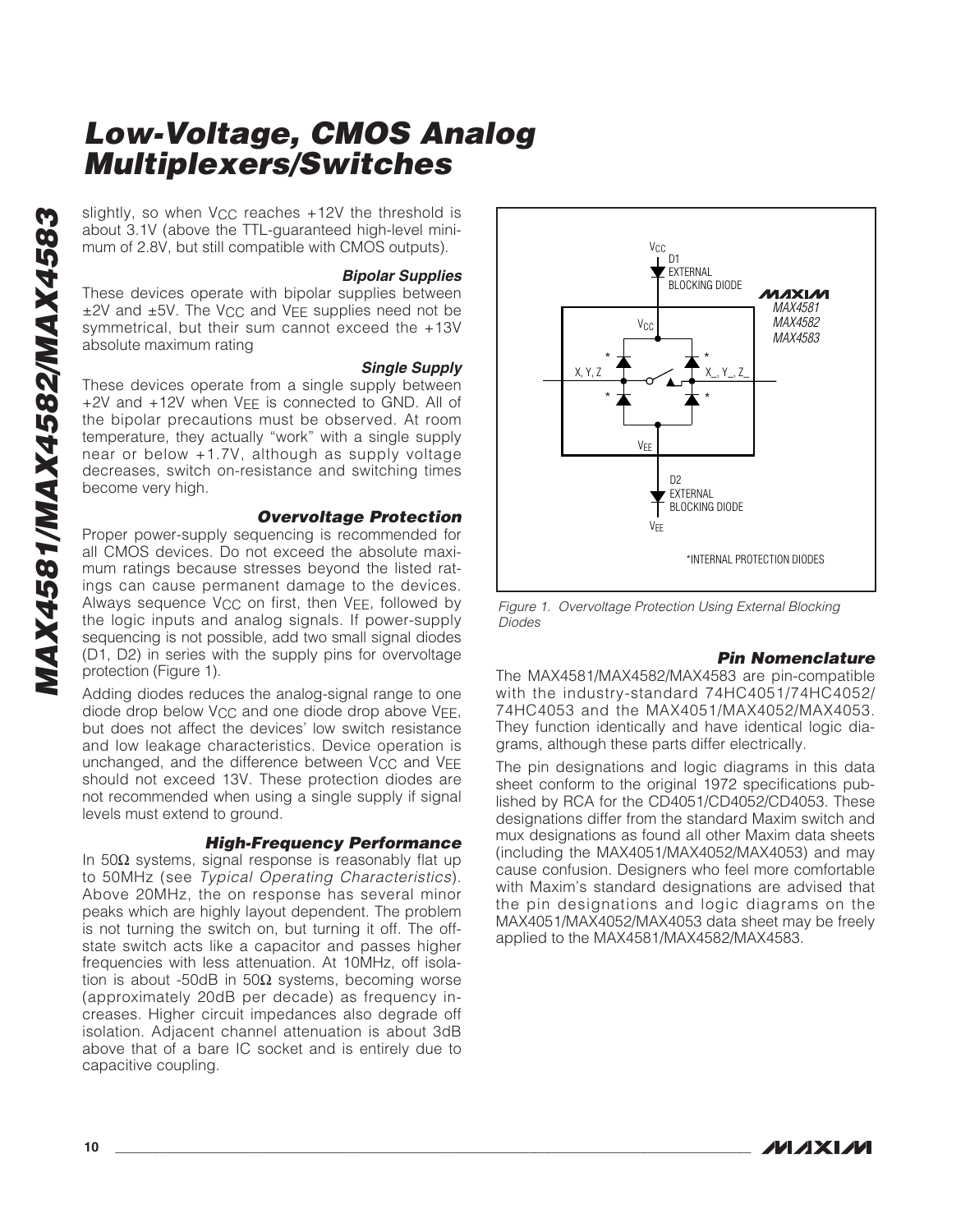### **\_\_\_\_\_\_\_\_\_\_\_\_\_\_\_\_\_\_\_\_\_\_\_\_\_\_\_\_\_\_\_\_\_\_\_\_\_\_\_\_\_\_\_\_\_\_Test Circuits/Timing Diagrams**



Figure 2. Address Transition Times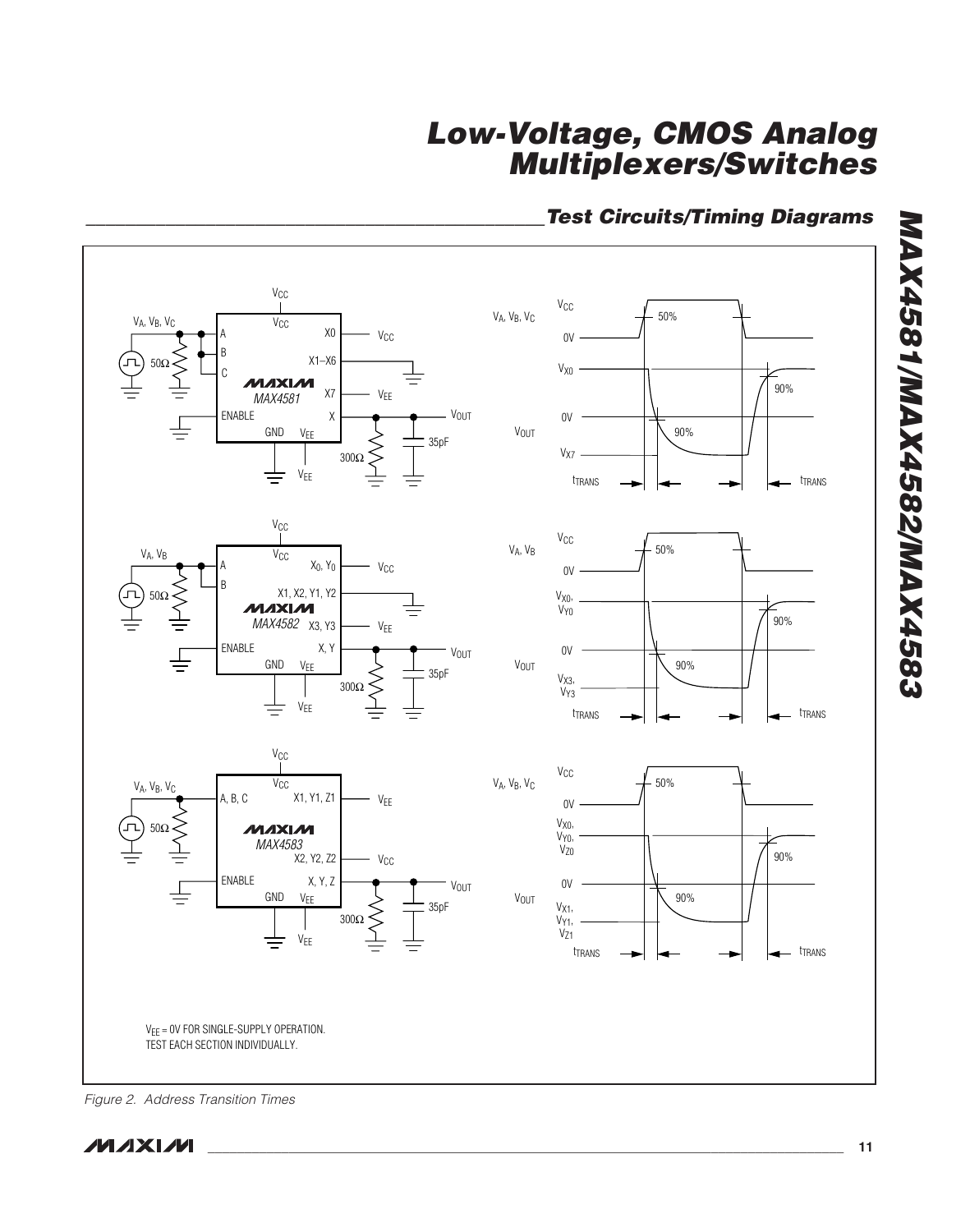

### **\_\_\_\_\_\_\_\_\_\_\_\_\_\_\_\_\_\_\_\_\_\_\_\_\_\_\_\_\_\_\_\_\_Test Circuits/Timing Diagrams (continued)**

Figure 3. Inhibit Switching Times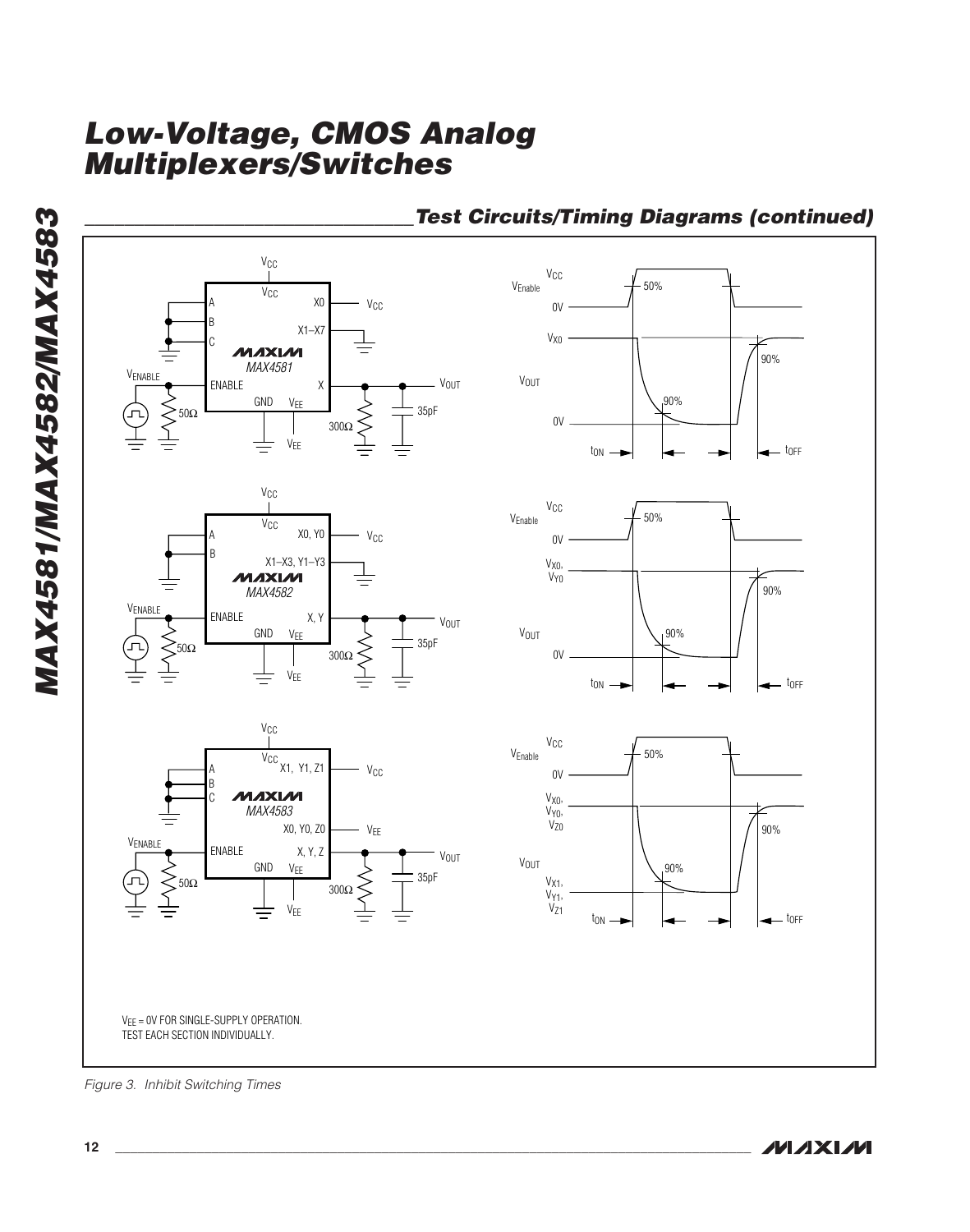

## **\_\_\_\_\_\_\_\_\_\_\_\_\_\_\_\_\_\_\_\_\_\_\_\_\_\_\_\_\_\_\_\_\_Test Circuits/Timing Diagrams (continued)**

Figure 4. Break-Before-Make Interval



Figure 5. Charge Injection

**MAX4581/MAX4582/MAX4583**

**MAX4581/MAX4582/MAX4583**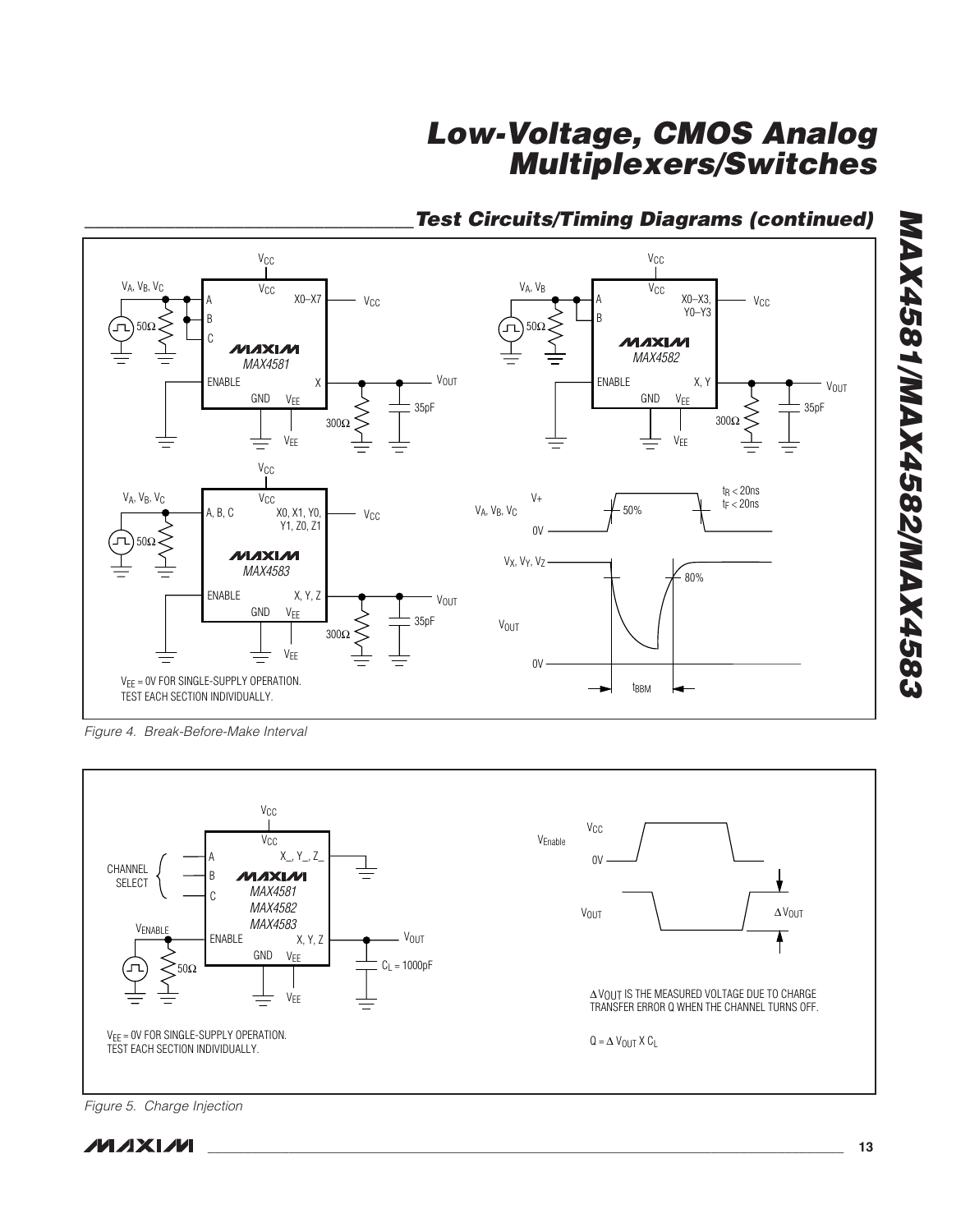

### **\_\_\_\_\_\_\_\_\_\_\_\_\_\_\_\_\_\_\_\_\_\_\_\_\_\_\_\_\_\_\_\_\_Test Circuits/Timing Diagrams (continued)**





Figure 7. Capacitance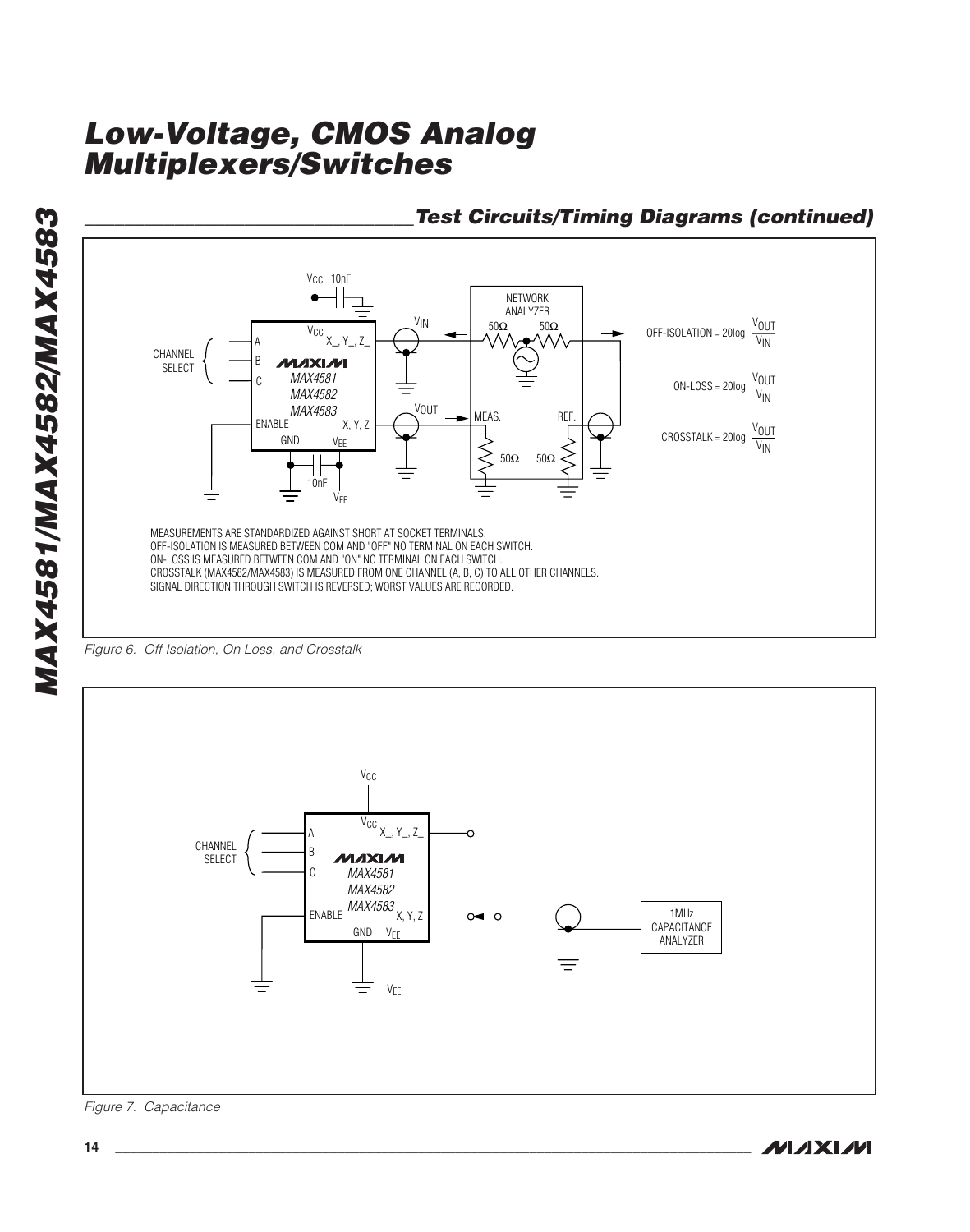



| PART          | <b>TEMP RANGE</b>                    | PIN-<br>PACKAGE | TOP<br><b>MARK</b> |
|---------------|--------------------------------------|-----------------|--------------------|
| MAX4581CEE+   | $0^{\circ}$ C to +70 $^{\circ}$ C    | 16 QSOP         |                    |
| MAX4581EPE+   | -40 $^{\circ}$ C to +85 $^{\circ}$ C | 16 PDIP         |                    |
| MAX4581ESE+   | -40 $^{\circ}$ C to +85 $^{\circ}$ C | 16 Narrow SO    |                    |
| MAX4581EUE+   | -40°C to +85°C                       | 16 TSSOP        |                    |
| MAX4581EEE+   | $-40^{\circ}$ C to $+85^{\circ}$ C   | 16 QSOP         |                    |
| MAX4581ETE+   | -40°C to +85°C                       | 16 TQFN-EP*     | AGH                |
| MAX4581ASF+   | -40°C to +125°C                      | 16 Narrow SO    |                    |
| MAX4581AUE+   | -40°C to +125°C                      | 16 TSSOP        |                    |
| $MAX4582CPE+$ | $0^{\circ}$ C to +70 $^{\circ}$ C    | 16 PDIP         |                    |
| MAX4582CSE+   | $0^{\circ}$ C to $+70^{\circ}$ C     | 16 Narrow SO    |                    |
| MAX4582CUE+   | $0^{\circ}$ C to +70 $^{\circ}$ C    | 16 TSSOP        |                    |
| MAX4582CEE+   | $0^{\circ}$ C to +70 $^{\circ}$ C    | 16 QSOP         |                    |
| MAX4582EPE+   | -40°C to +85°C                       | 16 PDIP         |                    |
| MAX4582ESE+   | -40°C to +85°C                       | 16 Narrow SO    |                    |
| MAX4582EUE+   | -40°C to +85°C                       | 16 TSSOP        |                    |

+Denotes a lead(Pb)-free/RoHS-compliant package.

/V Denotes an automotive qualified part.

 $T = \text{Tape}$  and reel.

\*EP = Exposed pad.

## **Ordering Information (continued)**

| <b>PART</b>    | <b>TEMP RANGE</b>                   | PIN-<br><b>PACKAGE</b> | <b>TOP</b><br><b>MARK</b> |
|----------------|-------------------------------------|------------------------|---------------------------|
| MAX4582EEE+    | $-40^{\circ}$ C to $+85^{\circ}$ C  | 16 QSOP                |                           |
| MAX4582ETE+    | -40°C to +85°C                      | 16 TQFN-EP*            | AGH                       |
| MAX4582ASE+    | $-40^{\circ}$ C to $+125^{\circ}$ C | 16 Narrow SO           |                           |
| MAX4582AUE/V+T | -40°C to +125°C                     | 16 TSSOP               |                           |
| $MAX4583CPE+$  | $0^{\circ}$ C to +70 $^{\circ}$ C   | 16 PDIP                |                           |
| MAX4583CSE+    | $0^{\circ}$ C to +70 $^{\circ}$ C   | 16 Narrow SO           |                           |
| MAX4583CUE+    | $0^{\circ}$ C to +70 $^{\circ}$ C   | 16 TSSOP               |                           |
| MAX4583CEE+    | $0^{\circ}$ C to +70 $^{\circ}$ C   | 16 QSOP                |                           |
| MAX4583EPE+    | $-40^{\circ}$ C to $+85^{\circ}$ C  | 16 PDIP                |                           |
| MAX4583ESE+    | -40°C to +85°C                      | 16 Narrow SO           |                           |
| MAX4583EUE+    | -40°C to +85°C                      | 16 TSSOP               |                           |
| MAX4583EEE+    | $-40^{\circ}$ C to $+85^{\circ}$ C  | 16 QSOP                |                           |
| MAX4583ETE+    | $-40^{\circ}$ C to $+85^{\circ}$ C  | 16 TQFN-EP*            | AGH                       |
| MAX4583ASE+    | $-40^{\circ}$ C to $+125^{\circ}$ C | 16 Narrow SO           |                           |
| MAX4583AUE+    | -40°C to +125°C                     | 16 TSSOP               |                           |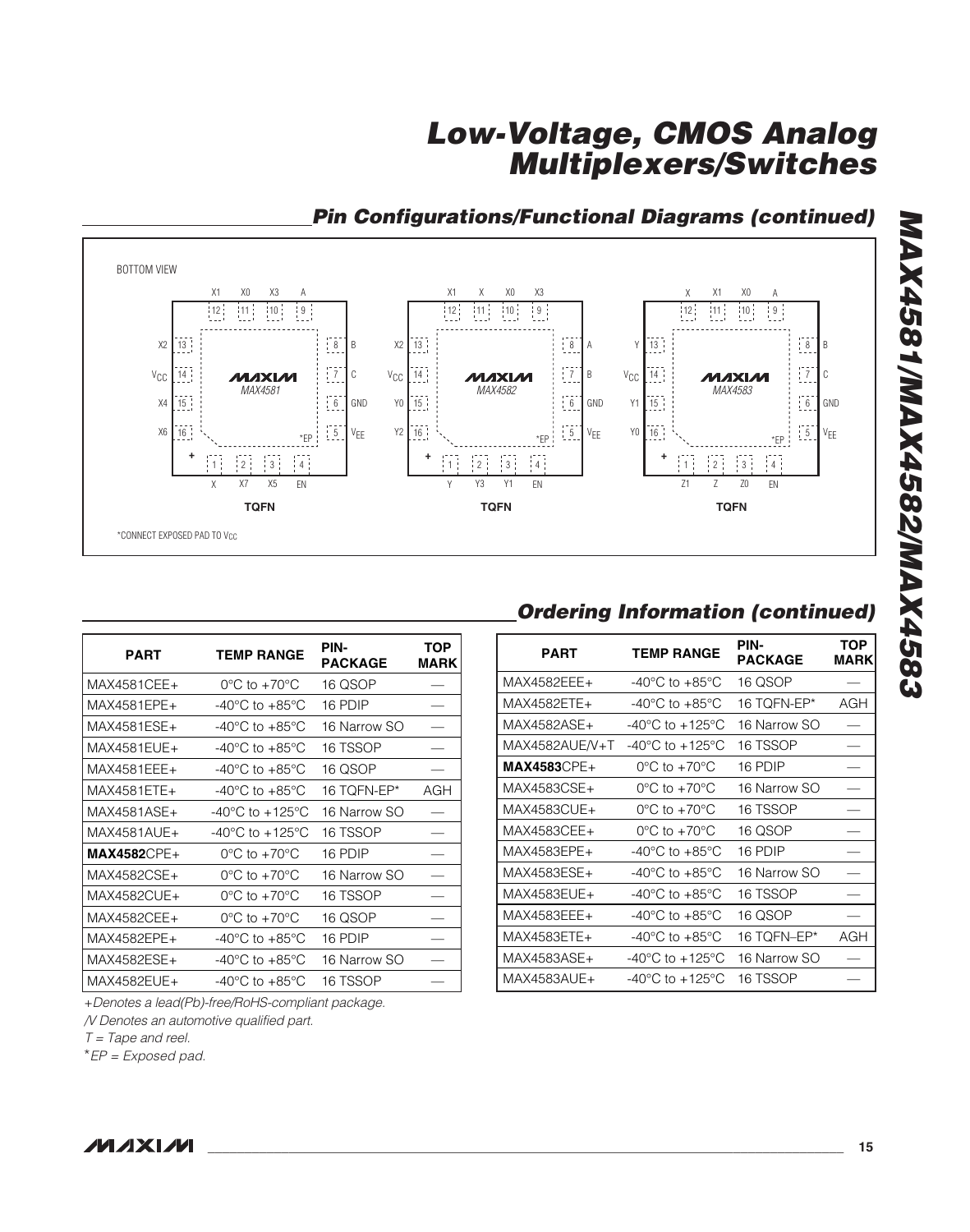### **Chip Information**

### **Package Information**

For the latest package outline information and land patterns (footprints), go to **[www.maxim-ic.com/packages](http://www.maxim-ic.com/packages)**. Note that a "+", "#", or "-" in the package code indicates RoHS status only. Package drawings may show a different suffix character, but the drawing pertains to the package regardless of RoHS status.

| <b>PACKAGE</b><br><b>TYPE</b> | <b>PACKAGE</b><br><b>CODE</b> | <b>OUTLINE NO.</b> | <b>LAND</b><br><b>PATTERN NO.</b> |
|-------------------------------|-------------------------------|--------------------|-----------------------------------|
| 16 PDIP                       | $P16+1$                       | 21-0043            |                                   |
| 16 Narrow SO                  | $S16+1$                       | 21-0041            | 90-0097                           |
| 16 TSSOP                      | $U16+2$                       | 21-0066            | 90-0117                           |
| 16 QSOP                       | $E16+4$                       | 21-0055            | 90-0167                           |
| 16 TQFN                       | T1633+5                       | 21-0136            | 90-0032                           |

PROCESS: BICMOS

TRANSISTOR COUNT: 219